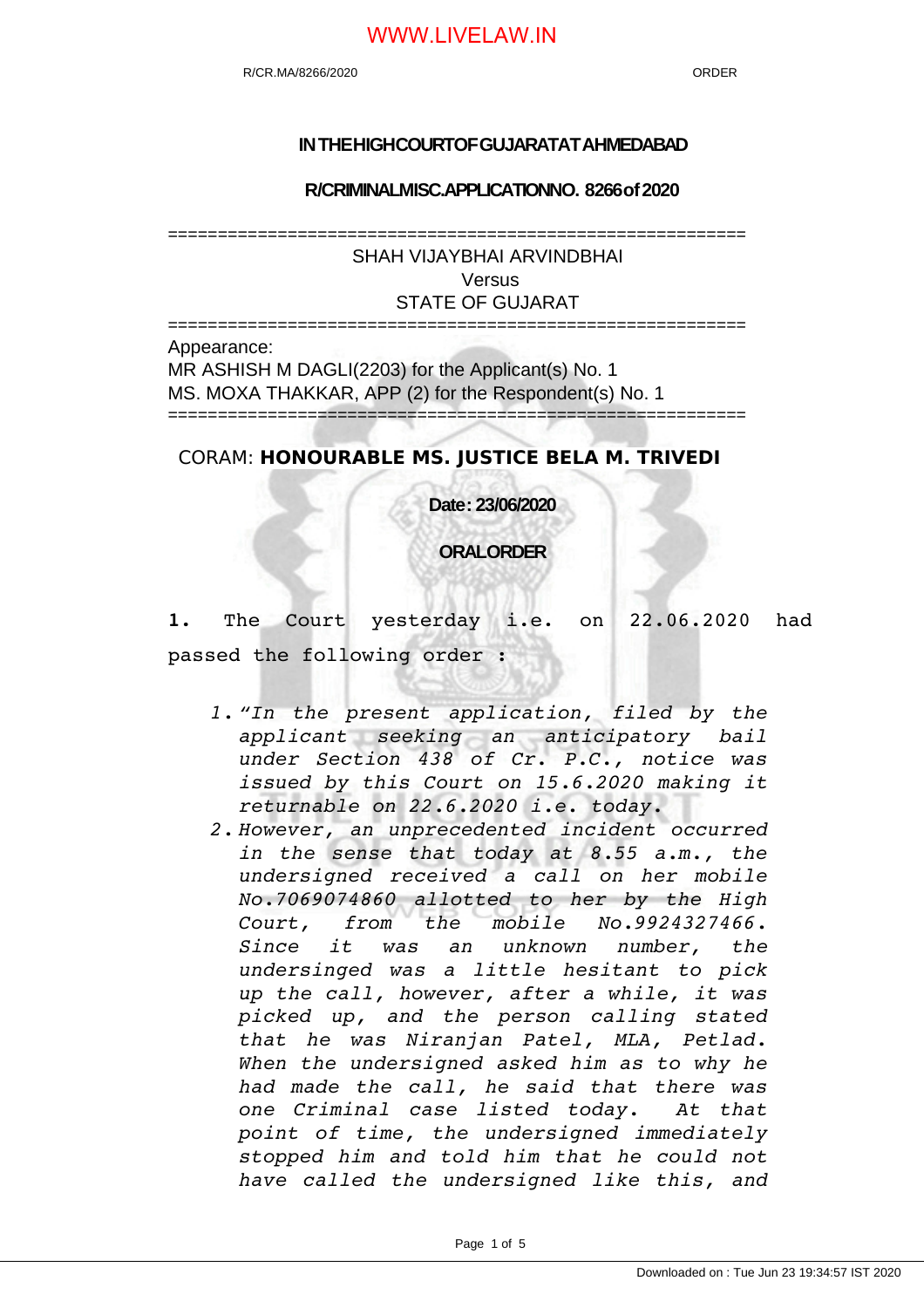R/CR.MA/8266/2020 ORDER

*disconnected the phone. Thereafter, the said person again made three calls one after the other, however, they were not picked up. Immediately thereafter at 9 a.m., a message in English script was sent from the said mobile number, stating that the Criminal Case No.8266 of 2020 Vijaybhai Arvindbhai .. ma aje muddat che, (is fixed today). Since the undersinged was disturbed and furious receiving the said call, she requested the Registrar (I.T.) of High Court to make inquiry as to in whose name the said mobile number was registered. He intimated the undersigned that from the Truecaller, it appears that the said number belongs to one "Tosif Faiz Xerox", havig Vodefone connection.* 

- *3. When the matter was called out for hearing today through video conferencing, the Court asked Mr.Dagli as to when did he speak to his client last, and Mr.Dagli stated that he spoke to his client lastly on Friday i.e. on 19.6.2020. The Court thereafter asked him to take instructions as to who Mr. Niranjan Patel was and how he was connected with the applicant. The matter* was kept back for half-an-hour. When the *hearing was resumed after half-an-hour, the learned advocate Mr. Dagli along with the learned Sr. Advocate Mr. Nirupam D. Nanavaty, appeared. Mr. Dagli stated that as such the applicant has no connection with the Mr. Niranjan Patel, however, Mr. Niranjan Patel is very much insterested to see that the petitioner is arrested, and Mr.Patel had also approached Dy. S. P. for the arrest of the applicant.*
- *4. Since, nobody can directly or indirectly try to approach the Court or to influence the Court, in a way try to pollute the stream of justice, it is necessary to obtain the details of the call made from the number 9924327466 registered with Vodafone. The Registrar (IT), Mr.Ashok Ukrani is requested to obtain the necessary details with regard to the*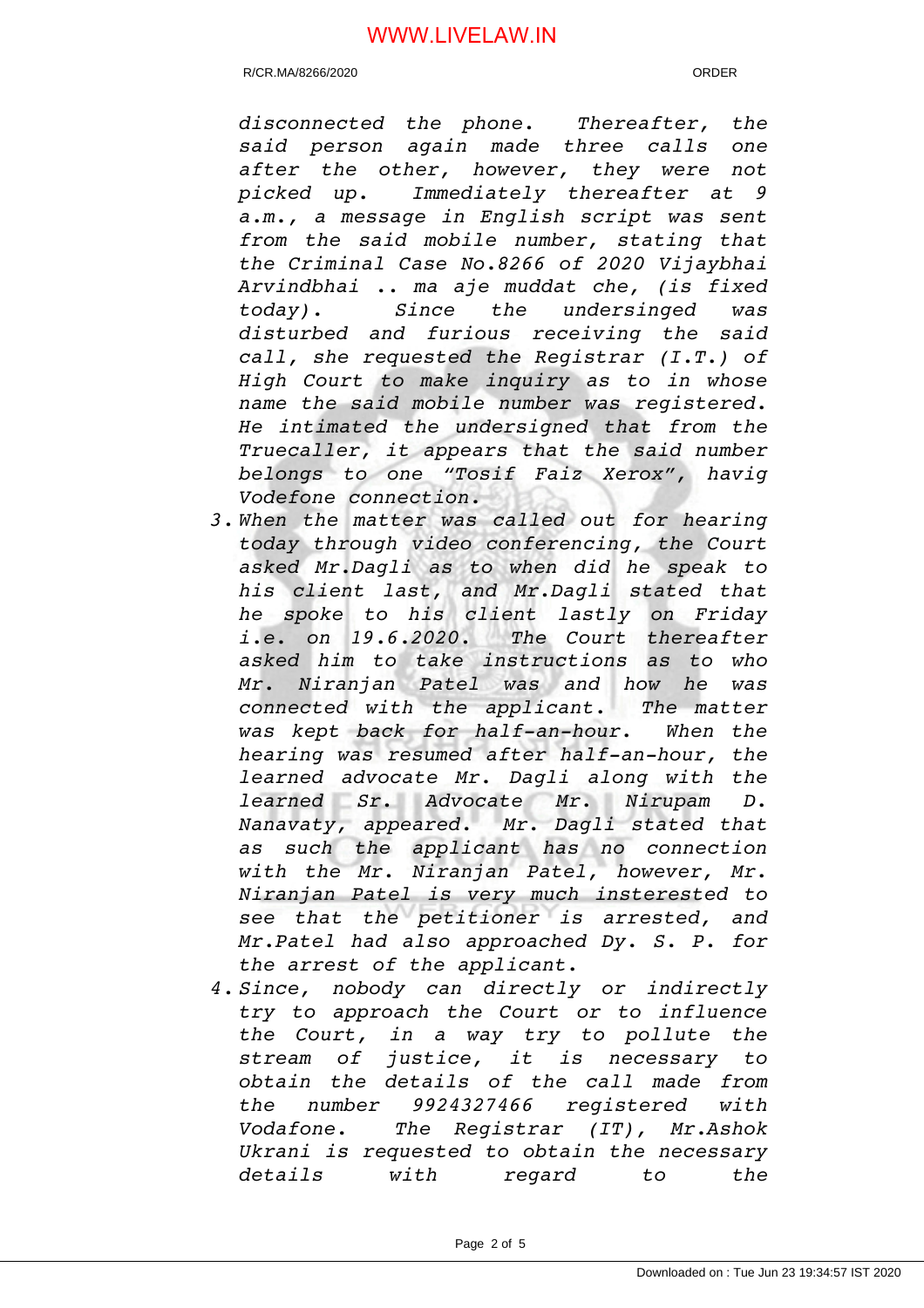R/CR.MA/8266/2020 ORDER

*registration/ownership of the said mobile number along with today's call details from Vodafone and intimate the Court by tomorrow i.e. 23.6.2020. Registrar (IT) may take assitance of the Registrar (Vigilance), if necessary to do so. Copy of the order be sent to the Registrar (IT), and Registrar (Vigilance), High Court.*

*5. Put up on 23.6.2020."*

**2.** Pursuant to the said order, the Registrar (SCMS & ICT) has submitted the report of Call Data Record (CDR) in respect of the mobile telephone number in question i.e. 9924327466 for the date 22.06.2020 from 00:00 hours to 20:13 hours.

**3.** Having regard to the said report, it appears that the said number appears to have been ported to JIO mobile service from 18.05.2018, as per the record of Reliance Jio Infocom Ltd. From the call details, it clearly transpires that the call in question was made from the said number to the number of the Undersigned i.e. 7069074860 at 8:55 a.m. on 22.06.2020 and the call duration thereof was 45 seconds. Immediately thereafter there are four SMS sent from the said number to the Undersigned's number at 09:00:56, 09:02:39, then 09:02:49 and 09:02:52 hours.

**4.** It further appears that the name of the subscriber as mentioned in the CDR is Tofikbhai Vhora, son of Salimbhai Vhora, and the address mentioned therein is "Bagdad Nagar, Near Sarvariya Masjid, Anand 100 Foot Road, Anand, Anand GJ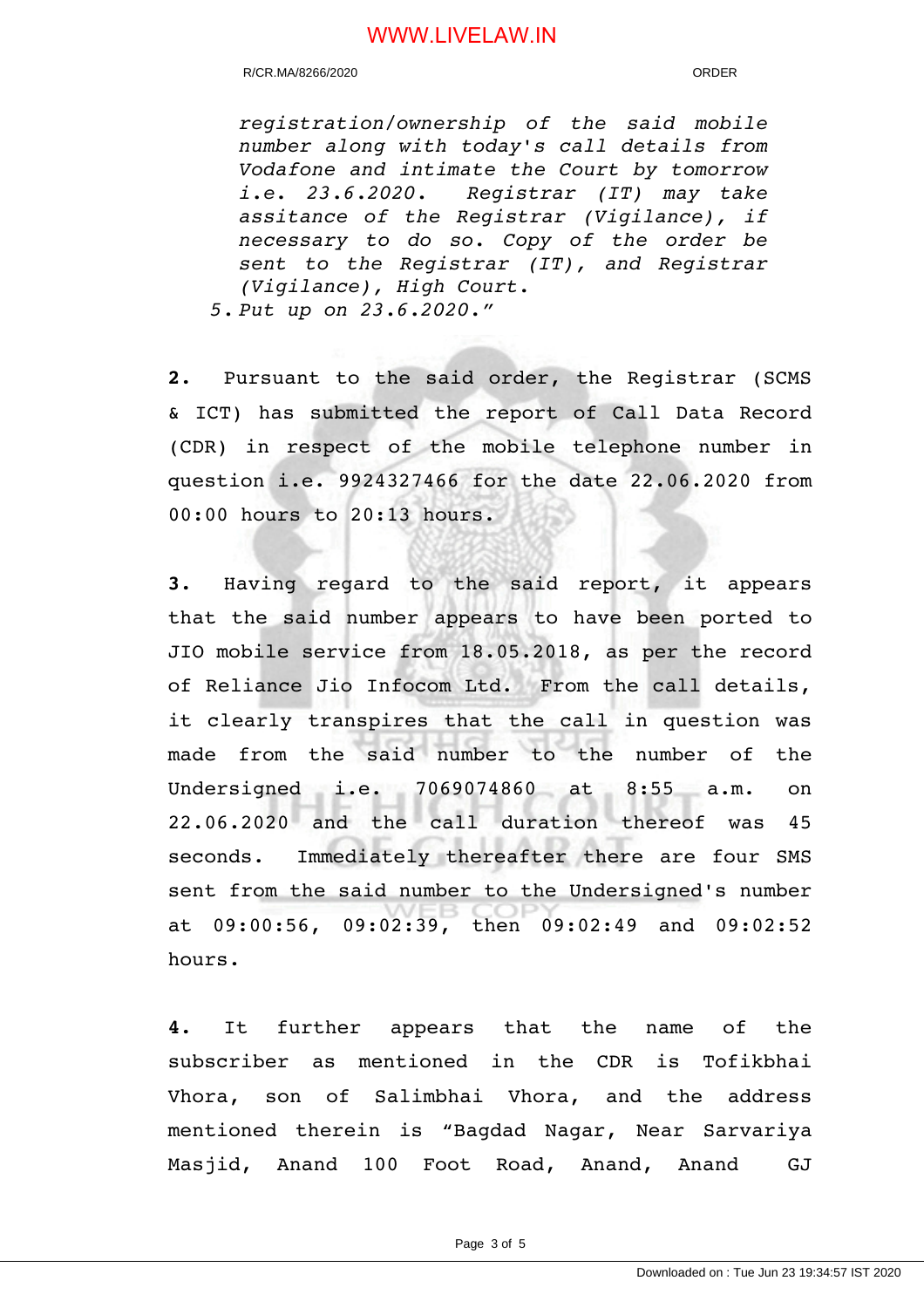388001", and the type of connection is prepaid.

**5.** As emerging from the said CDR, on 22.06.2020, a call was made from the mobile number 9924327466 at 08:55 a.m., and thereafter four messages during the time between 09:00:56 to 09:02:52 hours were sent to the number 7069074860. The said four messages received in the broken language read as under :

- "- Criminal Case : 8266/2020 Vijaybhai Arvindbhai, Agotara jamin na madva joie, Are midst che
- Aje
- Mudat
- Che"

**6.** Today during the course of hearing the Court asked learned advocate Mr. Dagli as to whether his client i.e. the applicant knows the subscriber of the said number i.e. Tofikbhai Vhora, however, Mr. Dagli after taking instructions from the applicant, stated that his client does not know that person.

**VEB COPY** 

**7.** As stated in the earlier order dated 22.06.2020, the person who had called had introduced himself as Niranjan Patel, M.L.A., Petlad, whereas from the CDR, it appears that the subscriber of the mobile phone in question is Tofikbhai Vhora. It is needless to say that any person doing any act whatsoever which prejudices or interferes or tends to inferfere with,